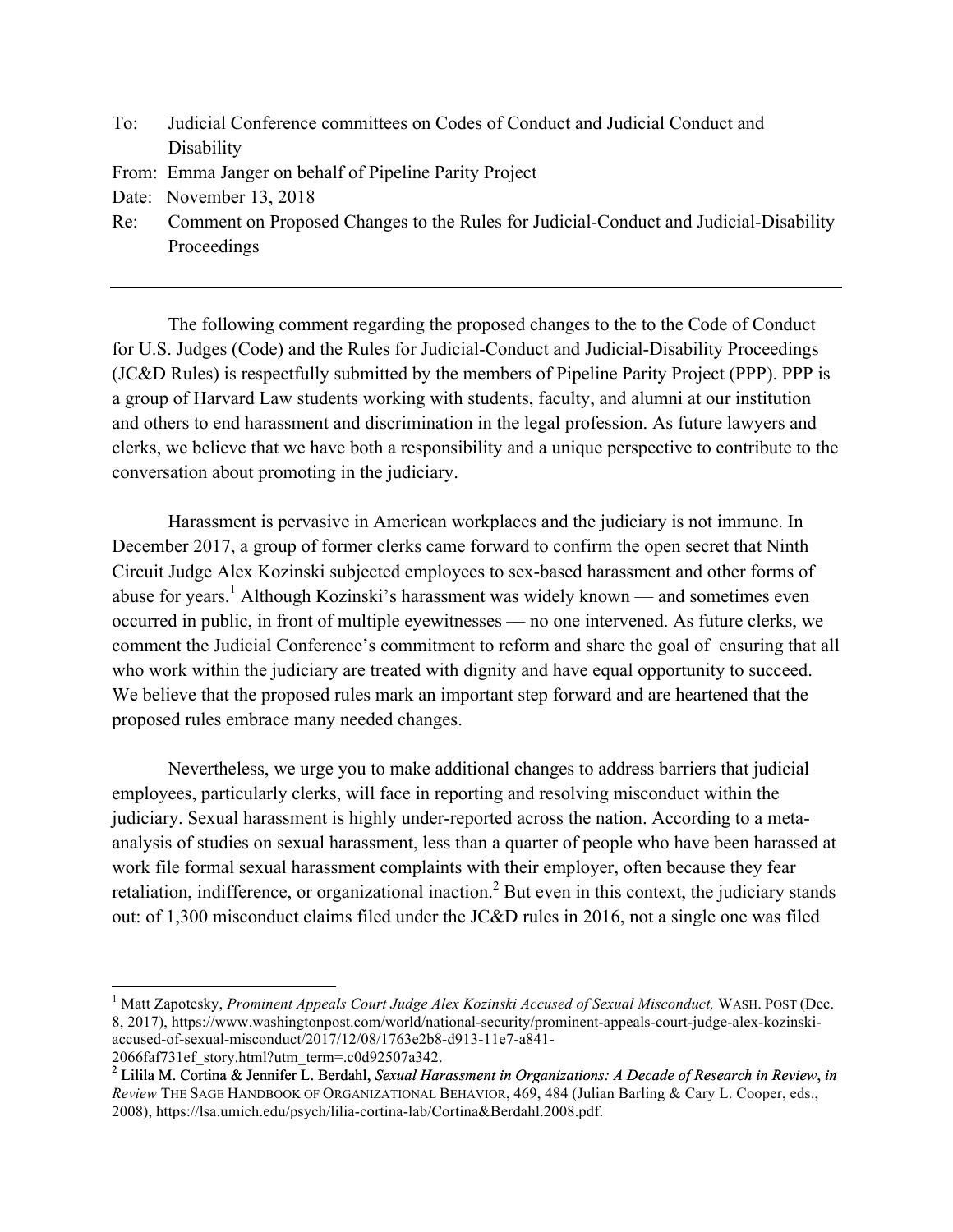by law clerks.3 We believe that the Judiciary's zero percent highlights the inadequacies of the judiciary's limited system for reporting complaints, judicial clerks acute fear of retaliation should they come forward, the lack of informal resolution options, and a lack of public trust that complaints of discrimination will be handled fairly and effectively. We respectfully urge you to consider the following comments and proposed additional changes, which we believe would encourage reporting, help accommodate judicial employees who are discriminated against, and foster a more equitable workplace for all.

#### **Definitions of Harassment**

We strongly support several proposed revisions to the Rules for Judicial-Conduct and Judicial-Disability Proceedings, including the inclusion of sexual harassment under Rule 4(a)(2) and a broad prohibition on discrimination under Rule  $4(a)(3)$ .<sup>4</sup> However, we believe the rules can be improved. First, we are concerned that Rule  $4(a)(2)$  limitation on sexual harassment may inadvertently give the impression that only harassment of a sexual nature is prohibited, rather than harassment based on sex, sexual orientation, or gender identity.<sup>5</sup> Second, the proposed changes included too few examples of the forms that prohibited conduct can take. The rules and their commentary can be improved by including examples of prohibited behaviors as well as prohibited forms of retaliation, so that employees can fully exercise their rights.

Harassment can take many forms. The proposed rule  $4(a)(3)$  is a welcome addition in that it recognizes that judicial employees can be victims of discrimination based on a non-exhaustive list of grounds.<sup>6</sup> However, Rule  $4(a)(2)$  risks creating the impression the policy prohibits only that harassment a sexual nature, "much of the gender-based hostility and abuse that women (and some men) endure at work is neither driven by the desire for sexual relations nor even sexual in content."<sup>7</sup> Therefore, we urge the committee to replace references to "sexual harassment" to "gender-based" harassment," which better indicates that harassment based on a victim's gender or sex is prohibited regardless of whether it is motivated by sexual desire. Alternatively, the definition of discrimination under rule  $4(a)(3)$  should be expanded to clarify that harassment

<sup>&</sup>lt;sup>3</sup> FED. JUDICIARY WORKPLACE CONDUCT WORKING GRP., REPORT TO THE JUDICIAL CONFERENCE OF THE UNITED STATES 19 (2018),

http://www.uscourts.gov/sites/default/files/workplace\_conduct\_working\_group\_final\_report\_0.pdf.<br><sup>4</sup> Proposed Changes to the Rules for Judicial-Conduct and Judicial-Disability at 13 (Sept. 13, 2018)<br>http://www.uscourts.gov/

<sup>&</sup>lt;sup>5</sup> Cf. Price Waterhouse v. Hopkins, 490 U.S. 228 (1989) (recognizing that discrimination based on sex is unlawful sex discrimination); Hively v. Ivy Tech Cmty, Coll. of Ind., No. 15-1720, WL 1230393 (7th Cir. Apr. 4, 2017) (en banc) (holding that a prohibition on sex discrimination incorporates a prohibition on sexual orientation discrimination).

<sup>&</sup>lt;sup>6</sup> Proposed Changes to the Rules for Judicial-Conduct and Judicial-Disability, *supra* note 4, at 13, 15.<br><sup>7</sup> Vicki Schultz, Reconceptualizing Sexual <u>Harassment</u>, 107 YALE L.J. 1683, 1686–87 (1998); *see also Proposed Changes To Code Of Conduct For U.S. Judges And Judicial Conduct And Disability Rules, Hearing before the Judicial Conference of the United States*, at 1 (Oct. 30, 2018) (Testimony of Alyssa Peterson, Yale Law Sch.).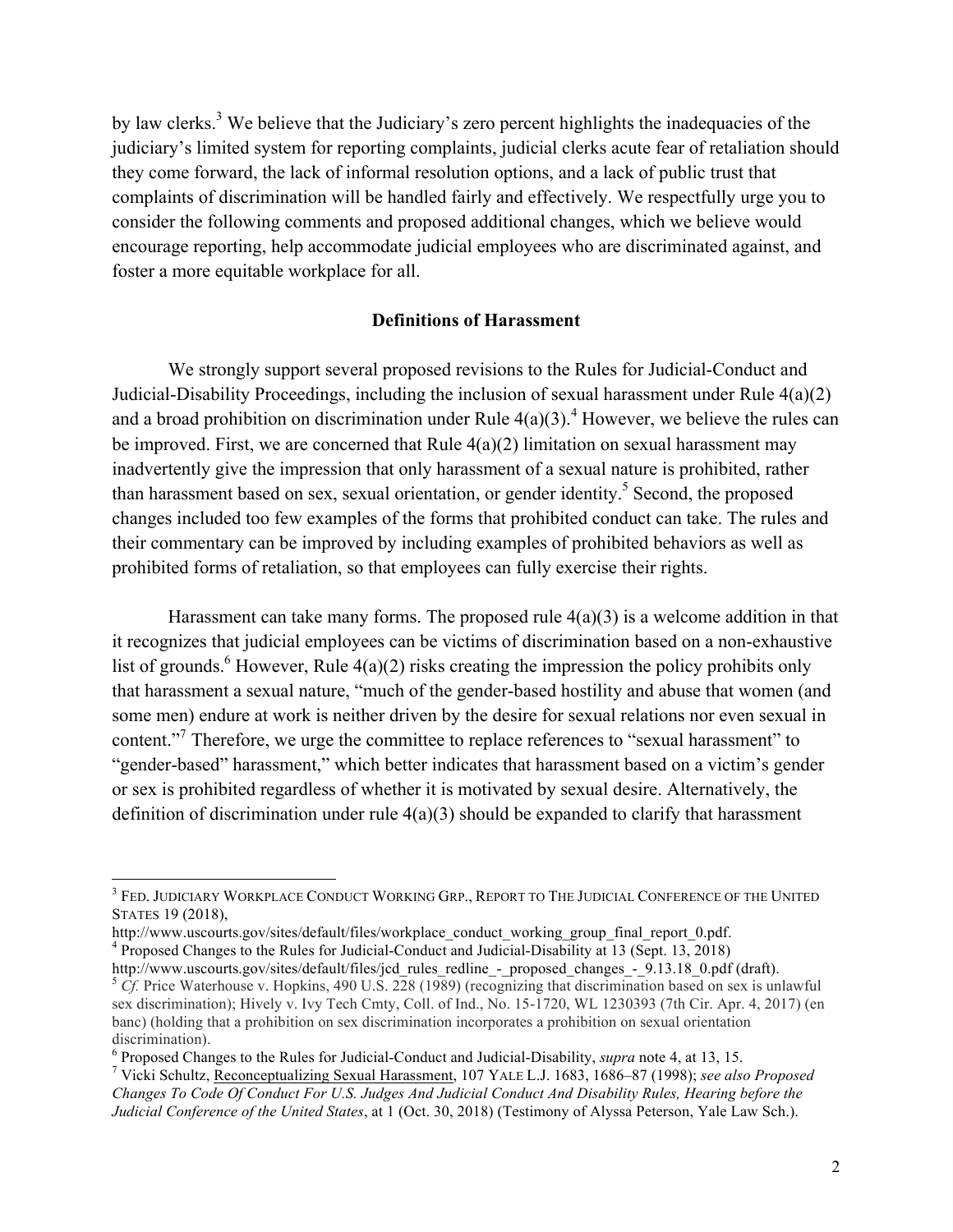based on any of the listed characteristics (or similar characteristics not listed) is a form of discrimination covered by Rule 4(a)(3).

We also commend the proposed changes for recognizing in the commentary to Rule 4 that any person can be a victim of sexual harassment "regardless of their sex and of the sex of the judge engaging in the misconduct."<sup>8</sup> The commentary to Rule 4 is especially helpful to the extend it clarifies that the list of grounds for discrimination in Rule 4(a)(3) is not intended to be exhaustive.<sup>9</sup> However, the following paragraphs could be improved by including examples of prohibited conduct, so that judicial employees better understand their rights. Harassment can go beyond unwanted sexual advances or physical contact, and include offensive name-calling, ridicule, intimidation, and viewing offensive material in the workplace.<sup>10</sup>

Similarly, the prohibition on retaliation in Rule  $4(a)(4)$  is a commendable addition to the Rules for Judicial Conduct. However, Rule 4(a)(4) could be improved by including examples of what conduct constitutes retaliation. Retaliation can take many forms beyond discharge of an employee for filing a complaint, including increased scrutiny of the employee and making the employee's work more difficult by changing the employee's schedule.<sup>11</sup> Furthermore, the rule only prohibits retaliation against those who participate in the formal "complaint process, or for reporting or disclosing judicial misconduct."<sup>12</sup> While this definition could arguably be read to include retaliation for informal reporting (for example to another judge or judicial employee), it could also be read to limit the protection only to retaliation for filing a formal complaint. However, "protected activity" to assert one's rights to a harassment-free workplace can take more forms than filing a formal complaint.<sup>13</sup> For example, the EEOC guidelines protect workers from retaliation because they resisted otherwise discriminatory advances, spoke with a supervisor or manager informally, or intervened on behalf of another person experiencing harassment.<sup>14</sup> Rule  $4(a)(4)$  or its commentary should be expanded to make clear that judicial employees are protected from retaliation whenever they engage in a similarly "protected activity," not only when they participate in the formal complaint process.

<sup>11</sup> Retaliation, U.S. EQUAL EMP'T OPPORTUNITY COMM'N,

<sup>&</sup>lt;sup>8</sup> Proposed Changes to the Rules for Judicial-Conduct and Judicial-Disability, *supra* note 4, at 15.<br><sup>9</sup> *Id. Id*. *Harassment*, U.S. EQUAL EMP'T OPPORTUNITY COMM'N, https://www.eeoc.gov/laws/types/harassment.cfm

<sup>(</sup>last visited Nov. 12, 2018); *see also Sexual Harassment*, U.S. EQUAL EMP'T OPPORTUNITY COMM'N, https://www.eeoc.gov/ laws/types/sexual\_harassment.cfm (last visited Nov. 12, 2018) (including in the definition of sexual harassment "offensive remarks about a person's sex"). In addition, the UN defines harassment as including "unwelcome sexually determined behaviour [sic] as physical contact and advances, sexually coloured [sic] remarks, showing pornography and sexual demand, whether by words or actions." *See* Comm. on the Elimination of Discrimination Against Women, General Recommendation No. 19, Eleventh Session (1992).

https://www.eeoc.gov/laws/types/retaliation.cfm (last visited Nov. 12, 2018).

<sup>&</sup>lt;sup>12</sup> Proposed Changes to the Rules for Judicial-Conduct and Judicial-Disability, *supra* note 4, at 13.<br><sup>13</sup> *Retaliation*, U.S. EQUAL EMP'T OPPORTUNITY COMM'N.

https://www.eeoc.gov/laws/types/retaliation.cfm (last visited Nov. 12, 2018).

 $^{14}$  *Id.*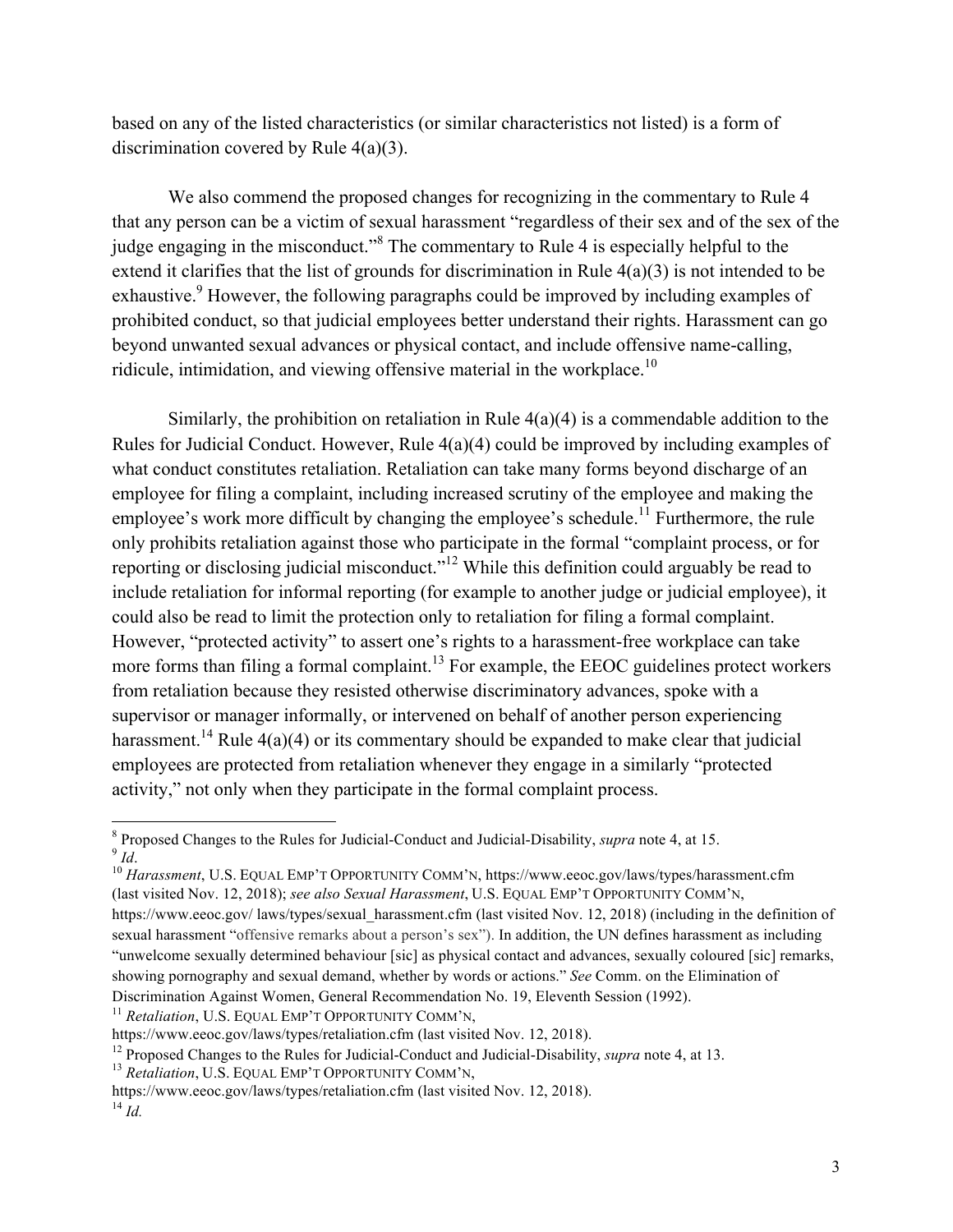### **Complainants' Procedural Rights and Fair Investigation Procedures**

To encourage reporting and promote public trust in the judiciary, it is imperative that the judiciary establish a prompt, thorough, fair, and consistent procedures for investigating complaints and guarantee clear, robust procedural rights for both complainants and judicial employees accused of harassment. To this end, we support several proposed changes JC&D Rules. We further urge you adopt several more changes to ensure greater parity in the procedural rights provided to a complainant and to a judge accused of discrimination and address some notable gaps in the proposed changes.

### A. Encouraging Aspects of Proposed Changes

We strongly support several proposed modifications to the JC&D Rules, including language added to specify that judicial employees include unpaid staff, such as interns and externs and to clarify that rules surrounding confidentiality do not prevent judicial employees from reporting or disclosing misconduct.<sup>15</sup> We also agree that it is appropriate that judges conducting the process have an affirmative duty to gather information, especially in a context where a complainant may be reluctant to name prohibited conduct or witnesses may be reluctant to come forward for fear of retaliation.<sup>16</sup>

## B. Additional Changes to Promote Fair Investigations and a Trusted Process

In general, we urge the Judicial Conference to explicitly guarantee greater parity in the procedural rights afforded to a complainant and to a judge. Specifically, we urge the Conference to guarantee that where a judicial employee makes a complaint against a judge of discrimination, both the complainant and the judge should have *reasonable and equal* opportunity to submit evidence to an investigating special committee, compel witnesses, and to receive copies of the any documents submitted to the special committee. The proposed changes rightly afford key procedural rights to a subject judge — but fail to provide many of those essential rights to complainants. For example, we believe the JC&D rules should be amended to provide greater parity in the following areas:

• Opportunity to Present Evidence: Rule 15(c) provides subject judges with the right to present evidence, compel the attendance of witnesses, and compel the production of documents.17 However, Rule 16(b) only provides complainants the opportunity to briefly

*Spoke Up,* VOX (Oct. 15, 2017), https://www.vox.com/identities/2017/10/15/16438750/weinstein-sexual-

<sup>&</sup>lt;sup>15</sup> Proposed Changes to the Rules for Judicial-Conduct and Judicial-Disability, *supra* note 4, at 6, 18.<br><sup>16</sup> Cf. Tara Golshan, *Study Finds 75 Percent of Workplace Harassment Victims Experienced Retaliation When They* 

harassment-facts.<br><sup>17</sup> Proposed Changes to the Rules for Judicial-Conduct and Judicial-Disability, *supra* note 4, at 39.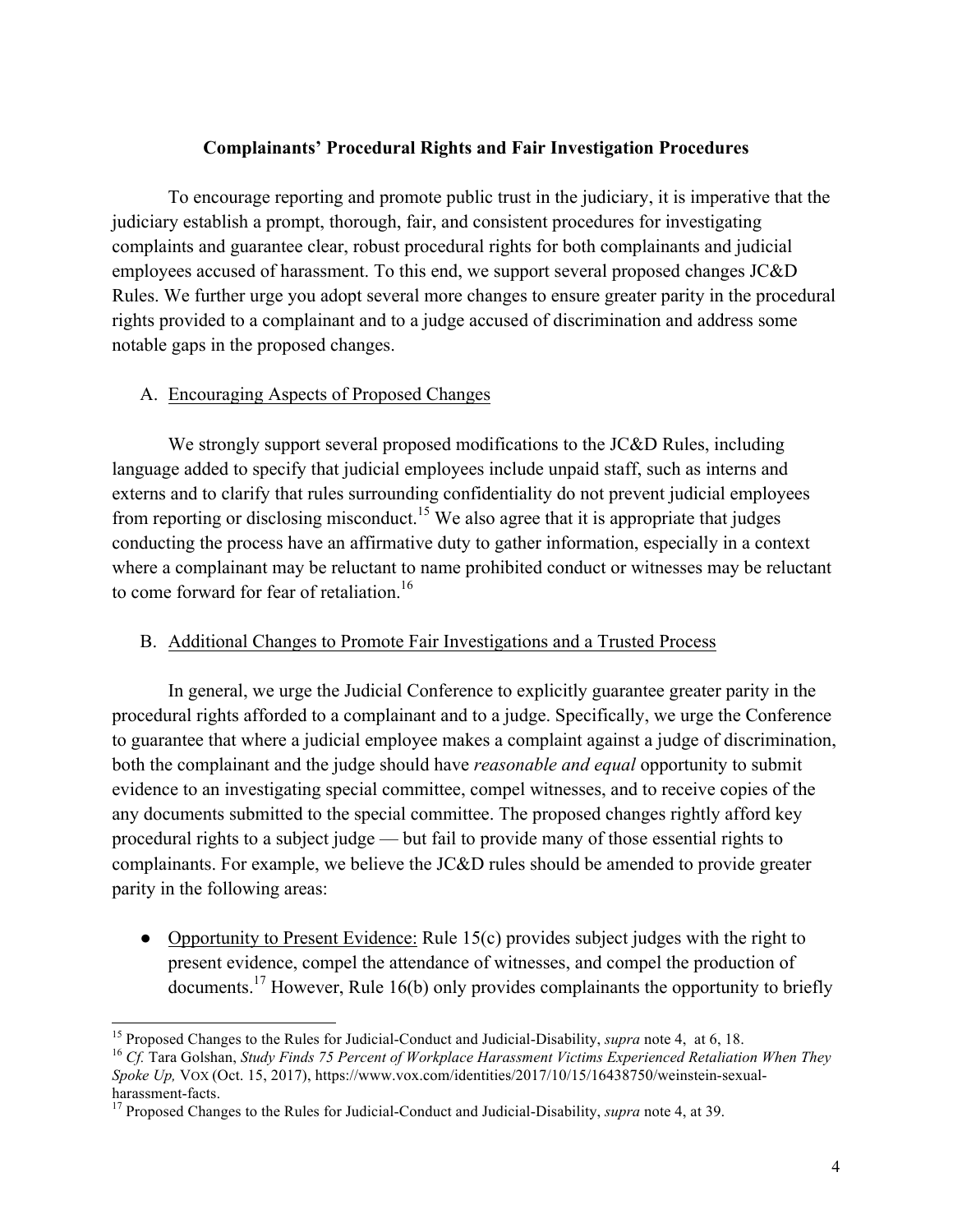explain their knowledge of relevant evidence to the committee in writing.<sup>18</sup> Instead, complainants should have the right to call witnesses and compel the production of documents. It is especially important that complainants have the ability to call witnesses because witnesses may otherwise decline to come forward and present corroborating evidence for fear of retaliation. Thus, without guaranteeing complainants the right to call witnesses, the Judicial Conference risks adopting a system which will systematically omit key evidence that would substantiate complaints of misconduct. Similarly, Rule 16(c) would leave a complainant's ability to attend hearings and present arguments to the discretion of the special committee.<sup>19</sup> Instead, like subject judges, complainants should also be guarantee the opportunity to offer oral argument.<sup>20</sup> Guaranteeing these rights, rather than leaving them to the discretion of the special committee, would help ensure fair, effective investigations and limit the risk that procedures are (or are perceived to be) inconsistently applied.

- Opportunity to Respond: Rule 11(f) requires a chief judge to invite the subject judge to respond to a complaint during a limited inquiry to determine whether a complaint should be dismissed, concluded, or referred to a special committee.<sup>21</sup> We believe this is essential, but urge the Judicial Conference to further specify that a complainant should have the opportunity to respond if a chief judge decides not to appoint a special committee in part or whole because of the subject judge's response. If the complaint is referred to a special committee, and the subject judge's response is sent to the committee, the complainant should likewise have an opportunity to review and respond. We believe that affording the complainant the opportunity to respond will facilitate accurate, fair investigations while preventing the perception that a complaint was closed without giving the complainant meaningful opportunity to present evidence.
- Access to Key Documents: Rule  $15(e)$  affords judges the right to receive copies of the special committee report, hearing transcript, or any documents introduced, and of any written arguments submitted by the complainant, but Rule 16 does not provide parallel rights to complainants.<sup>22</sup> A complainant could thus file an initial complaint and be kept totally ignorant of the investigation and outcome of said complaint, which would make a timely appeal all but impossible. Moreover, denying complainants access to this information risks fostering the perception that the complaint process is opaque, biased towards subject judges, and not worth reporting to.

18 *Id.* at 40. 19 *Id.* 20 *See id.* at 39. 21 *Id.* at 27. 22 *Id.* at 39–41.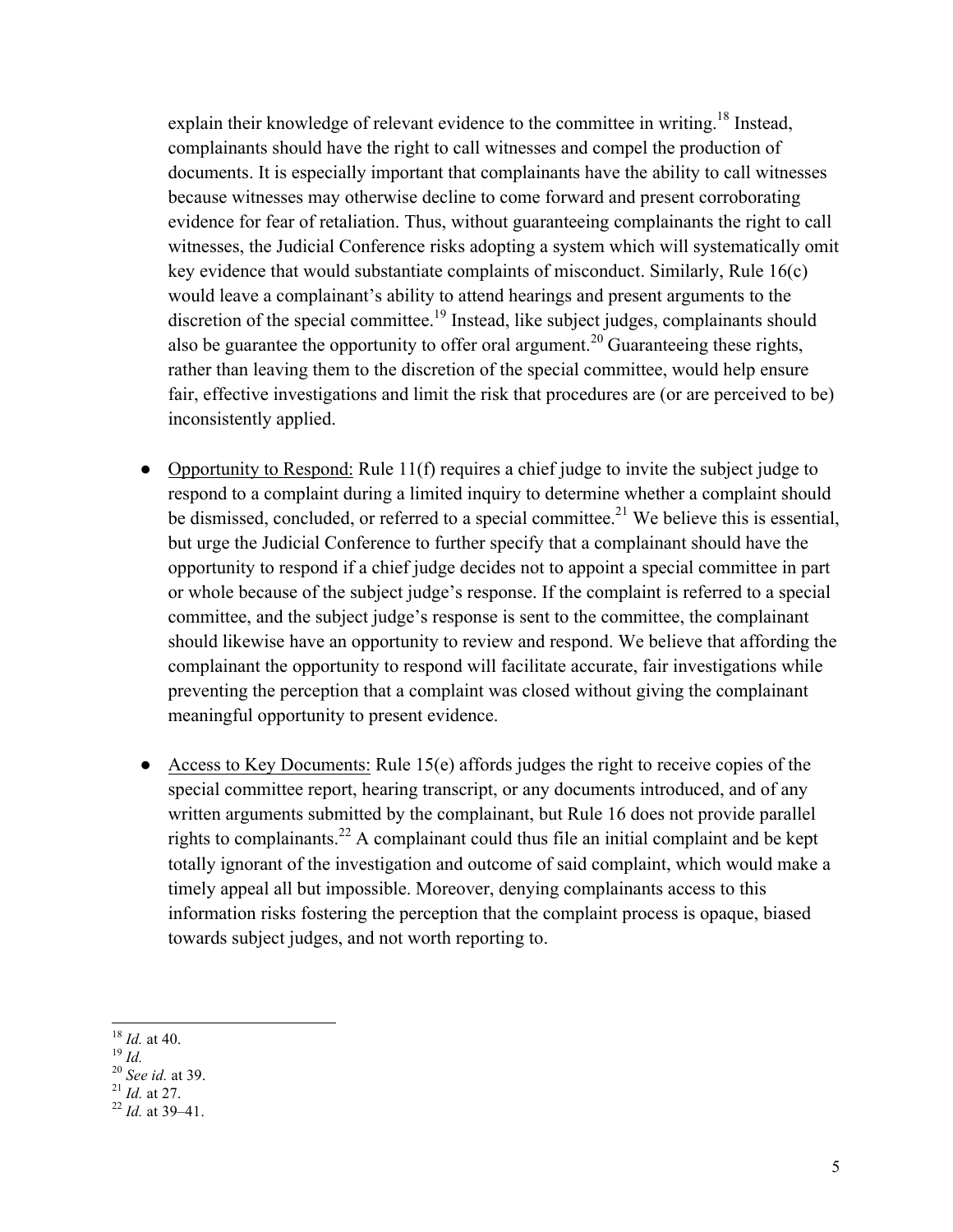● Attorney's Fees: Rule 20(e) provides that subject judges can in some circumstances be reimbursed for attorney's fees and other expenses from complaint proceedings. There is no such provision reimbursing complainants for expenses incurred for reporting harassment.<sup>23</sup> Given the enormous barriers to reporting discrimination, the current zero percent reporting rate among judicial clerks, and the committees' interest in encouraging these reports, the JC&D Rules should to provide attorneys fees for judicial employees who bring complaints in appropriate circumstances. This would alleviate the additional, financial barrier to reporting posed by attorney's fees.

In some cases, the JC&D Rules should also provide for the procedural rights of witnesses. For example, Rule 15(f) specifies that a subject judge has a right to counsel, but under Rule 14(c), the special committee has the discretion to decide whether other witnesses may have counsel present.<sup>24</sup> Witnesses should be guaranteed the right to counsel.

We also urge the committee to amend the rules to provide a complainant with adequate time to file for judicial council review of a Rule 11 determination. Rule 18(b) gives a complainant only 42 days from the date of a chief judge's order to file for judicial council review.<sup>25</sup> We agree that it is is important to provide finality to the process — but given the emotionally fraught nature of reporting and participating in investigations of harassment, fear of further retaliation, and complainants' limited access to the process, we believe a 42 day timelimit is insufficient and recommend expanding it to at least 180 days.

Finally, we urge the committee to consider creating an avenue to appeal a chief judge's decision not to identify a complaint under Rule 5 or to otherwise allow judicial employees to alert an appropriate judicial body if any given chief judge has a pattern or practice of declining to recognize complaints contrary to evidence. Given the close relationship between chief judges and their colleagues, judicial employees may fear that chief judges will decline to recognize credible complaints, without oversight. The JC&D Rules should be amended to create an avenue, such as a national reporting channel housed in the newly created Office of Judicial Integrity, through which judicial employees to raise concerns about a chief judge's pattern and practice of denying credible complaints.

#### **Clarify the Availability of Informal Resolutions**

We propose that the Rules of Conduct allow for more forms of informal resolution. In general, people who experience sexual misconduct are considerably more likely to informally

<sup>23</sup> *Id.* at 48. <sup>24</sup> *Id.* at 38, 48. <sup>25</sup> *Id.* at 42.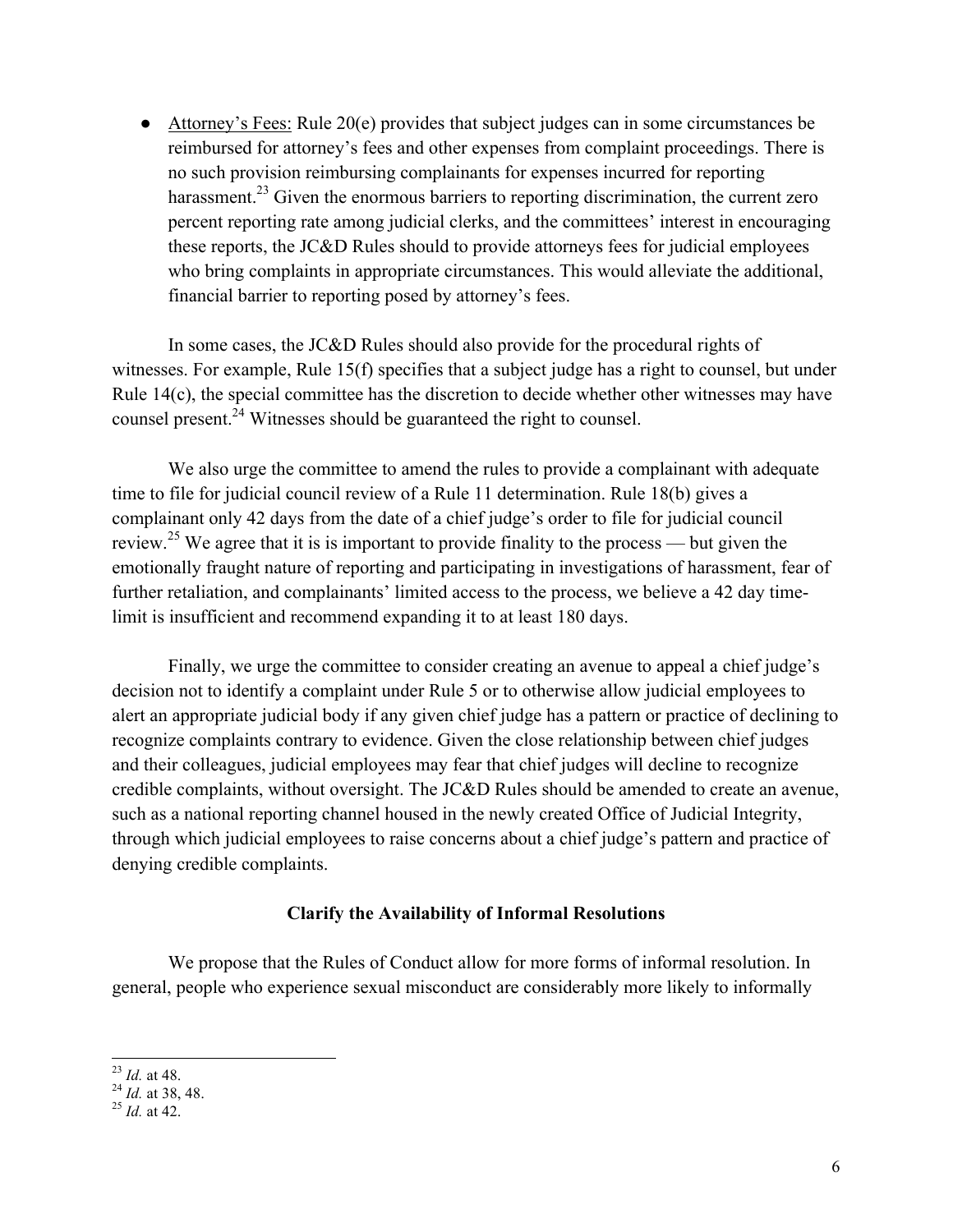than to formally disclose the misconduct.<sup>26</sup> Clerks are especially unlikely to formally report misconduct due to fear of retaliation and the inherent power imbalance between a judge and a judicial clerk. We believe that providing specific informal resolutions will provide much-needed support to clerks who are unwilling to formally report discrimination, while also providing important guidelines for the adjudicators. We believe there should be more tailored options for informal resolutions specifically listed and described within the Code and JC&D Rules in order to give more guidance to potential complainants and the judges in charge of resolving misconduct complaints.

## A. Suggested Changes to Process for Obtaining Informal Resolutions

*Timing of Resolutions*: The commentary to Rule 4 anticipates that some allegations of misconduct will result in informal procedures "because they appear likely to yield to effective, prompt resolution," and that the chief judge will "initiate such steps as promptly as is reasonable under the circumstances."<sup>27</sup> While the proposed Code of Conduct and JC&D Rules correctly recognize the value of informal resolutions in providing effective and prompt resolution, more guidance should be given to the meaning of as "promptly as is reasonable" so that clerks can be assured that their concerns will be resolved in a timely manner within the very short term of their employment. The rules should provide more guidance on the timeline of implementing informal corrective action, for example by suggesting that some interim measures should be available as soon as an individual makes a credible complaint.

*Role of Complainant in Requesting Informal Resolution* – Under Rule 11(d) the chief judge can conclude the complaint proceeding if she finds an informal resolution or voluntary action on the part of the subject judge satisfactory.<sup>28</sup> Both possibilities undervalue the role of the complainant in the process — instead, Rule 11(d) should be amended to require a consideration of whether a complainant finds the informal or voluntary resolution an appropriate remedy to the complaint. The chief judge is given too much discretion to define the satisfactoriness of a resolution. We are concerned that these procedures for concluding a complaint will enable the chief judge to conclude complaint with very informal corrective action that does not address needs of the clerk.

## B. Suggested Informal Resolutions:

<sup>26</sup> *See, e.g.*, Chiara Sabina & Lavina Y. Ho, *Campus and College Victim Responses to Sexual Assault and Dating Violence: Disclosure, Service Utilization, and Service Provision,* 15 TRAUMA VIOLENCE ABUSE, 201, 203 (2014) (reporting findings of a systemic review of literature on college students' reporting of sexual assault and finding that victims are far more likely to informally disclose than to formally report to police or others).

<sup>27</sup> Proposed Changes to the Rules for Judicial-Conduct and Judicial-Disability, *supra* note 4, at 16. <sup>28</sup> *Id.* at 25, 27.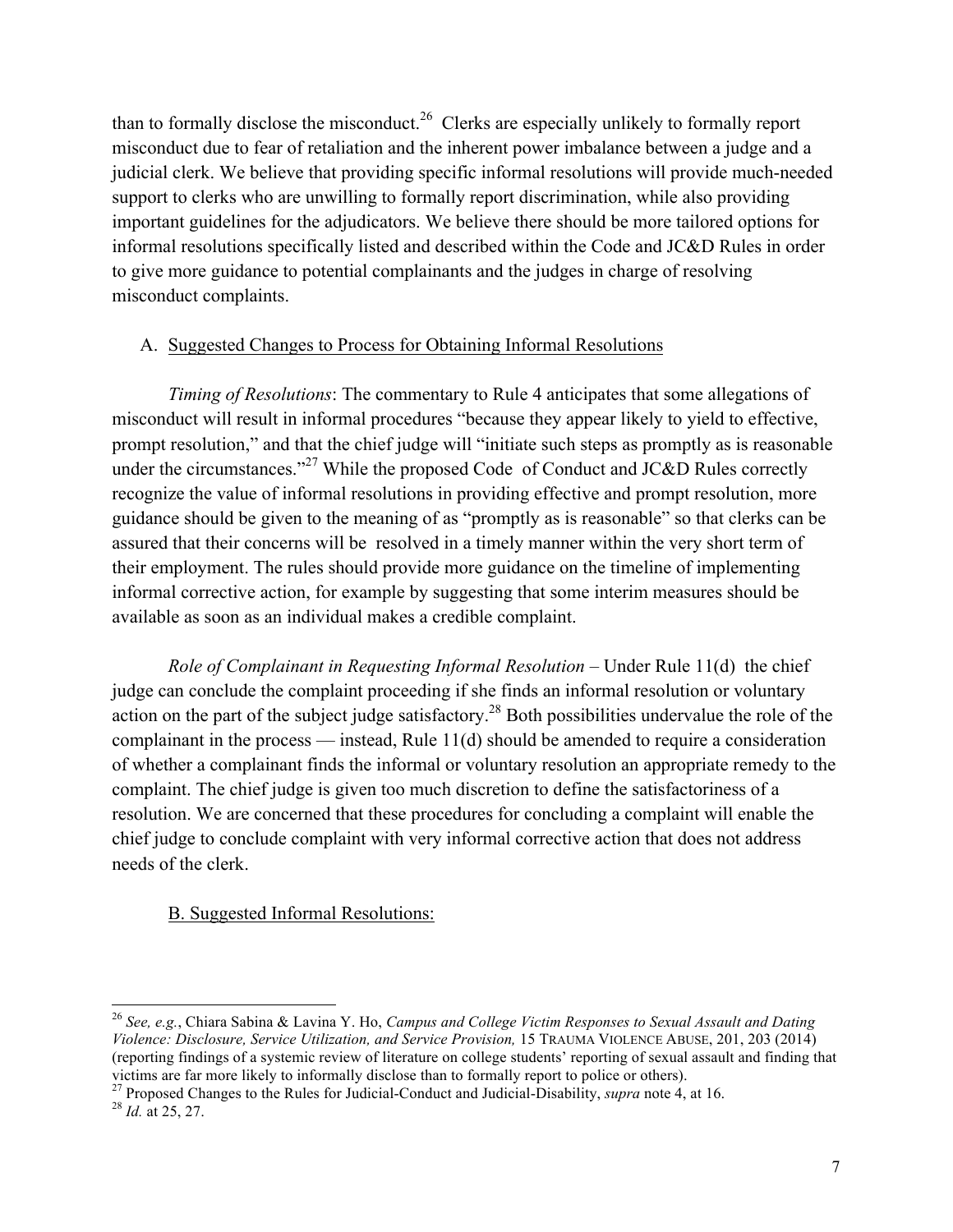We urge the Judicial Conference to clarify what forms of informal resolution are available. Without outlining such resolutions, the chief judge retains sole discretion over the process, potentially creating inconsistency of available remedies across circuits Circuits.*<sup>29</sup>* This commentary should also clarify the timing of receiving informal resolutions and what steps a complainant would need to take to receive such measures. Providing this timeline will assure clerks that the process can remedy their claims in a timely manner, addressing concerns that slow resolution of complaints deters reporting

*Mental Health Support:* Access to mental health support should be made available to clerks as they consider reporting and as they go through the JC&D process. Experiencing sexual harassment has been tied to psychological effects ranging from a Major Depressive Disorder or PTSD to negative mood, disordered eating, and abuse of prescription drugs and alcohol.<sup>30</sup> We recommend providing confidential access or referral to mental health care and counseling covered by insurance or other means of financial support. Providing mental health services for clerks experiencing misconduct can be critical as they consider reporting, are reporting, or while they wait for the JC&D process to conclude. Additionally, as the EEOC has noted, the damaging effects of harassment are not limited to those harassed. There is growing evidence that those who observe such conduct can also suffer mental or physical harm.<sup>31</sup> While such observers may not report the behavior they have witnessed, they could be helped by mental health resources as well.

*Interim Measures:* We believe that in addition to longer-lasting resolution, interim measures should be available to complainants where they have made a credible (rather than probable) claim.<sup>32</sup> These interim measures would be short-term adjustments, such as working from home or from a different office, where possible, in order to ameliorate the situation. A system involving interim measures would mirror how universities, including law schools, handle Title IX complaints while the student and school decide how to proceed with or investigate a complaint. $33$ 

*Voluntary Transfers:* We urge the judiciary to establish voluntary transfer options. The Working Group Report suggested that the Judiciary "incorporate informal employee protection programs[,] includ[ing] contingency plans and funding to provide for a transfer or alternative work arrangements for an employee, including a law clerk, when egregious conduct by a judge

<sup>29</sup> FED. JUDICIARY WORKPLACE CONDUCT WORKING GRP. *supra* note 3, at 16 (noting the need for uniformity across circuits).

<sup>&</sup>lt;sup>30</sup> EQUAL EMP'T OPPORTUNITY COMM'N, SELECT TASK FORCE ON THE STUDY OF HARASSMENT IN THE WORKPLACE, REPORT OF CO-CHAIRS CHAI R. FELDBLUM & VICTORIA A. LIPNIC, 20 (2016),

https://www.eeoc.gov/eeoc/task\_force/harassment/upload/report.pdf.  $^{31}$  *Id* at 21.

<sup>&</sup>lt;sup>32</sup> Rule 5(a) currently allows (unspecified) informal resolutions, if the Chief Judge finds probable cause.<br><sup>33</sup> HARVARD UNIV., FREQUENTLY ASKED QUESTIONS CONCERNING HARVARD UNIVERSITY SEXUAL AND GENDER-

BASED HARASSMENT POLICY AND PROCEDURES FOR HANDLING COMPLAINTS INVOLVING STUDENTS (2018), http://titleix.harvard.edu/files/title-ix/files/sexual\_harassment\_policy\_procedures\_faqs.pdf?m=1461105743.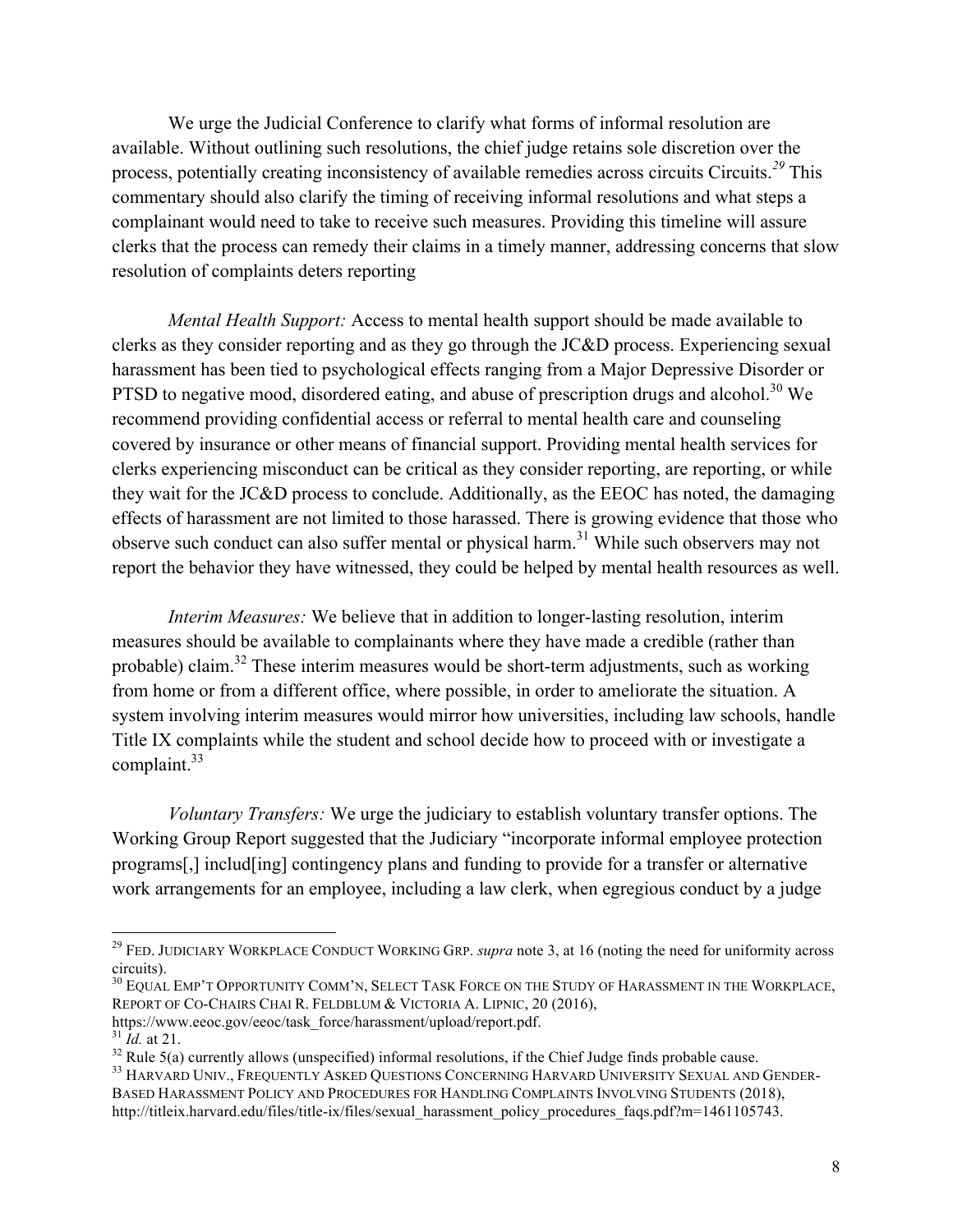or supervisor makes it untenable for the employee to continue to work for that judge or supervisor."<sup>34</sup> Given the proximity with which law clerks and judges work together, there may be some situations where the only option to alleviate the immediate harm of the work environment is through a voluntary transfer to a different clerkship or similar alternative work arrangements.

A voluntary transfer program would enable a clerk to remove themselves from a demeaning or harmful workplace, without losing employment, wages, the learning and career benefits of a clerkship. This system would not only improve those situations where voluntary transfers were taken, but the possibility of such relief would further reduce the barriers to reporting that many clerks face. We recognize that a voluntary transfer could take some time to effectuate and thus would recommend that it be paired with other forms of interim measures (above). We also note here that creating a successful transfer program would be another reason to share information with law schools. We recognize that these programs be developed in close co-ordination with law schools, whose faculty and career services staff can support alumni who seek to leave the judiciary altogether and secure alternative employment arrangements.

*Restrictions on Contact*: Judicial employees may be harassed by judicial officers or employees besides their judge: for example, the *Washington Post* revealed last year that former Judge Kozinski also harassed the clerks of other 9th Circuit judges.<sup>35</sup> In these cases a wider variety of remedies is available. We recommend that when a judicial employee is harassed by an individual outside a judge's own chamber, one available information resolution be a restriction on contact between the victim and the individual who committed the discriminatory conduct, providing the victim the necessary relief to allow them to work free of harassment.<sup>36</sup>

#### **Accountability Mechanisms**

As drafted, the revised rules and regulations do not provide adequate mechanisms for holding members of the judiciary accountable. It is important that accountability mechanisms are in place so that clerks, other judicial employees, and other stakeholders know that reports of judicial misconduct will receive prompt and appropriate responses.<sup>37</sup> The judiciary must have mechanisms to promote transparency so that clerks can make safe and informed decisions when accepting a clerkship interview or offer.

<sup>&</sup>lt;sup>34</sup> FED. JUDICIARY WORKPLACE CONDUCT WORKING GRP., *supra* note 3, at 38–39.<br><sup>35</sup> Zapotosky, *supra* note 1.<br><sup>36</sup> Restrictions on contact are quite common in the school setting because they enable both parties to continu

<sup>&</sup>lt;sup>37</sup> See, e.g., KEY FINDINGS OF THE SELECT TASK FORCE ON THE STUDY OF HARASSMENT IN THE WORKPLACE: REPORT OF THE CO-CHAIRS OF THE EEOC SELECT TASK FORCE ON THE STUDY OF HARASSMENT IN THE WORKPLACE (2017), https://www.nsvrc.org/sites/default/files/publications\_nsvrc\_research-translation\_key-findings-select-taskforce-study-harassment-in-the-workplace.pdf (explaining that "the extent of non-reporting [of workplace sexual harassment] is striking" and tying high levels of non-reporting to fears of "organizational indifference or trivialization").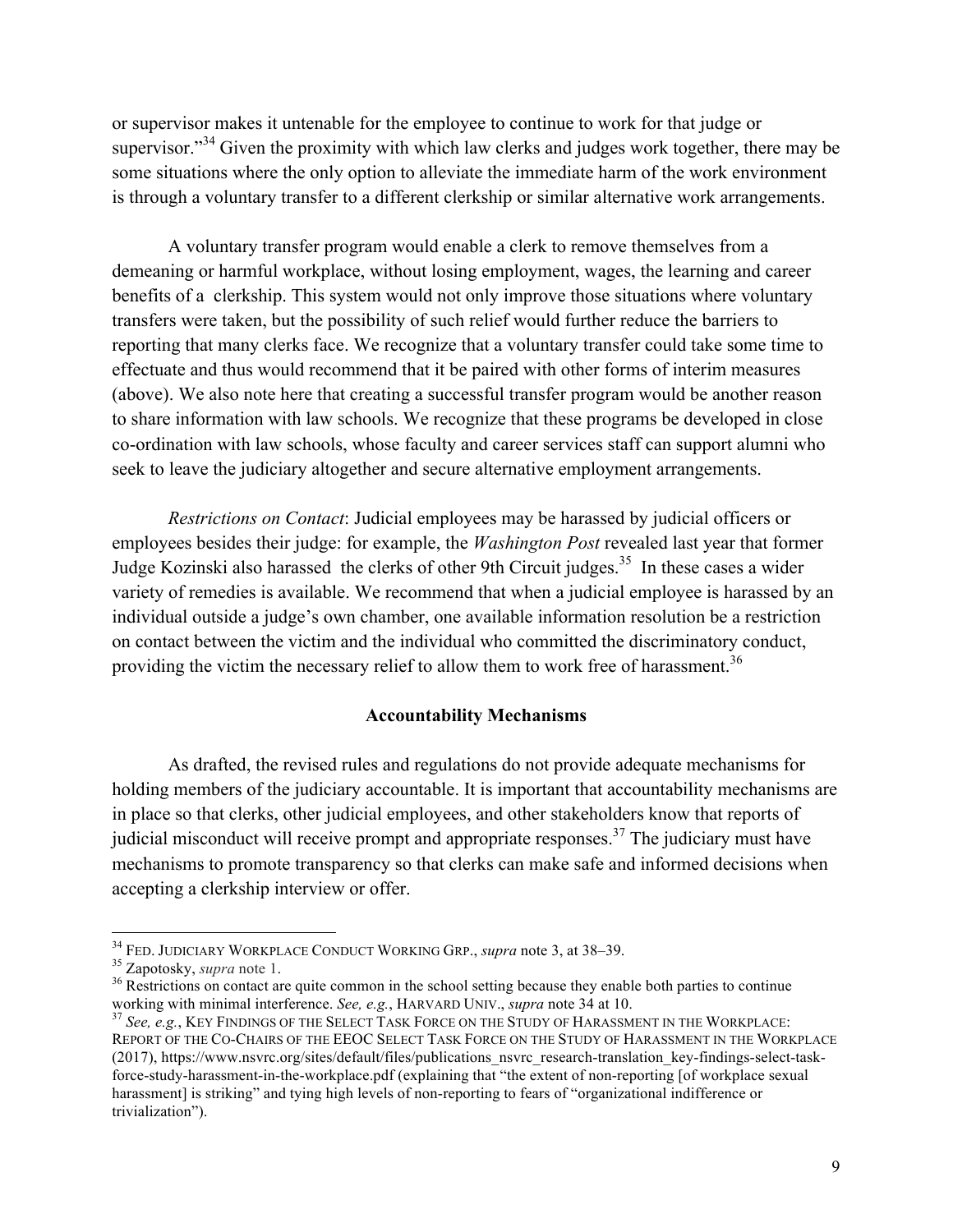In many circumstances, judicial accountability mechanisms raise concerns regarding judicial independence. While we respect the gravity of these concerns, they are beyond the scope of this comment. The hiring and treatment of clerks is an administrative function not entitled to absolute immunity.<sup>38</sup> The Supreme Court has recognized that the same privilege which protects adjudicatory decisions does not insulate members of the judiciary from suit by employees, for example.<sup>39</sup> Increasing accountability and transparency regarding the treatment of judicial clerks will not threaten judicial independence.

### A. Proposals to Improve Accountability Under the JC&D Rules

Overall, we are primarily concerned about limiting review of complaints to members of the judiciary. Rule 5 limits the power of inquiry to the chief judge, raising concerns about conflicts of interest. The judiciary fosters close relationships among its members that may prevent the appropriate review of a misconduct allegation.

We suggest two alternatives to the review structure. The first is the creation of an independent, national body to receive and review complaints, such as an auditor general or ombudsman. The independent committee may either receive the initial complaint and carry out the initial inquiry into judicial misconduct or annually review the decisions of the special committee to determine whether allegations of misconduct received fair treatment. Independent review can help adjust for imbalances in power between parties, such as that between a judge and her clerks. We recommend that this take the form of a national reporting channel, possibly housed in the newly created Office of Judicial Integrity.<sup>40</sup>

As discussed in other sections of this comment, broad review mechanisms would also improve accountability in the complaint process. The JCUS must consider avenues for improving transparency such as providing annual reports to law schools, completing anonymous exit interviews with judicial clerks, and instituting a climate survey as described in this comment. Such broad reforms will help transform the culture surrounding reports of judicial misconduct.

# B. Specific Revisions to the Rules

We further urge the committee to clarify several proposed rules to improve accountability. In Rule 5, the committee should define "reasonable grounds" to guide chief judges in properly carrying out these inquiries.<sup>41</sup> "Appropriate corrective action" must also be defined as it affects Rules 11(d) and (e), possibly by providing examples of appropriate

<sup>&</sup>lt;sup>38</sup> *See Forrester v. White*, 484 U.S. 219, 229–30 (1988).<br><sup>39</sup> *Id.* 40 *See infra* at 11-12.<br><sup>41</sup> FED. JUDICIARY WORKPLACE CONDUCT WORKING GRP., *supra* note 3, at 19.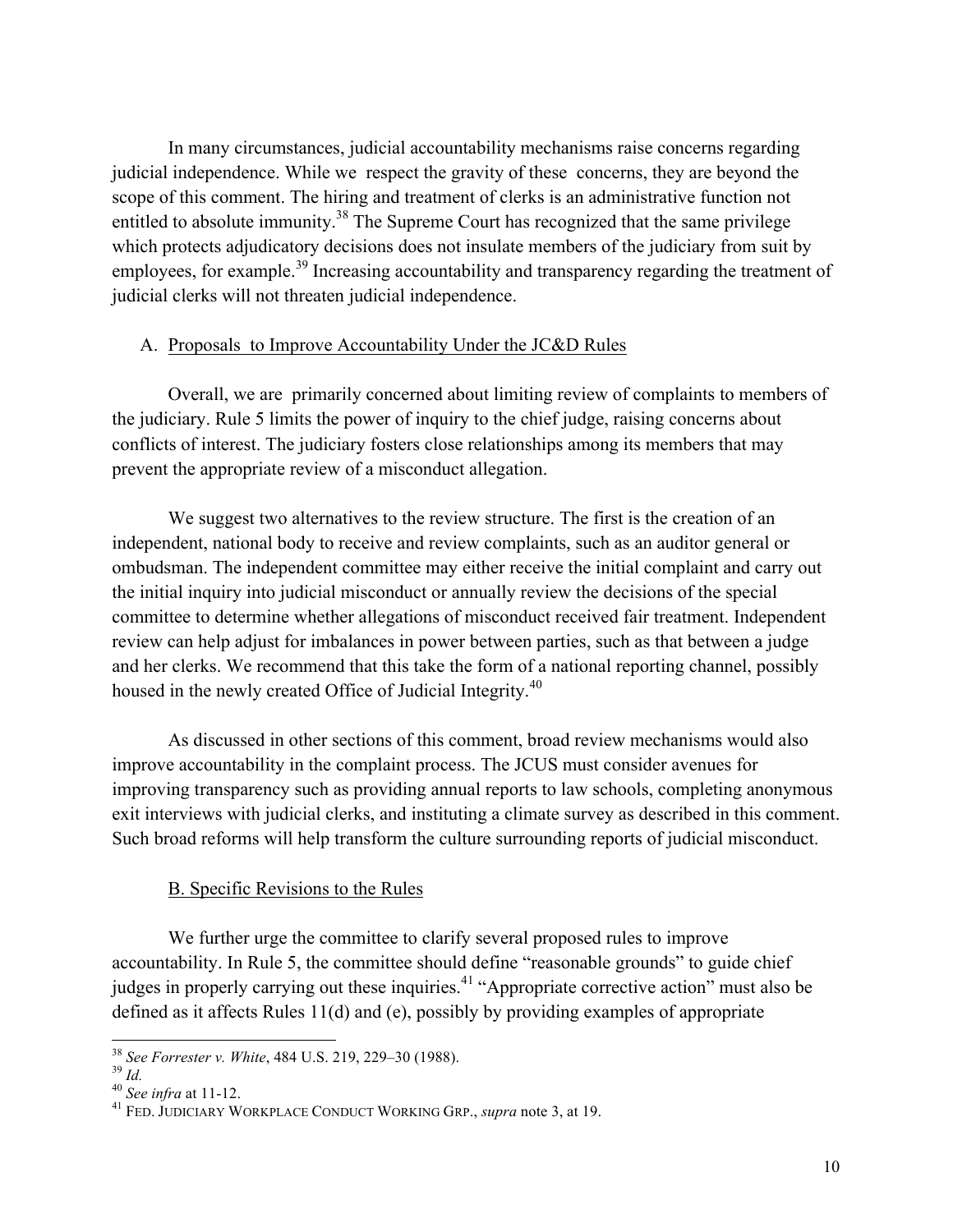interventions.<sup>42</sup> Certain linguistic changes would also improve accountability and clarity under the revised rules. For example, the language in Rule 13(a) should frame the Special Committee's affirmative duty to address misconduct in mandatory terms.<sup>43</sup> By clarifying the special committee's obligations, it will be easier to determine whether the committee has fulfilled its duties under the new rules. Additionally, the commentary to Rule 23(b)(8) should clarify that a special circumstance can include allegations of sexual misconduct.<sup>44</sup> We also suggests striking the line "or when those materials constitute purely internal communications," or amending it to exclude substantiated complaints of discrimination.<sup>45</sup> Communications between a judge and clerk often qualify as "purely internal" but still should be disclosed in cases of sexual misconduct. Opportunities for disclosure will hold individual judges, chief judges, and special committees accountable for their actions while allowing law schools and potential clerks to make more informed decisions.

In summary, the revised rules do not substantially assure accountability among members of the judiciary. The rules will serve this purpose better if they better support transparency, neutral review, and an improved balance of power. Without these accountability mechanisms, the JCUS risks failing its clerks and ingraining a culture of harassment and sexual misconduct.

#### **Establishing a National Reporting Avenue**

We believe that judicial clerks' zero percent reporting rate is driven by two key flaws: first, the lack of informal reporting procedures; and second, the absence of reporting avenues separated from chief judges, who form close working and personal relationships with judges who would be the subject of such complaints. To encourage reporting, we strongly encourage the committees to create an alternative centralized, national reporting avenue for all judicial employees, possibly housed in the newly created Office of Judicial Integrity.

A national reporting avenue would lower barriers to reporting harassment by alleviating actual and perceived conflicts of interest involved in reporting to a chief judge. While many judicial employees may feel comfortable reporting discriminatory conduct to a chief judge, many others may be uncomfortable doing so because they may work in close proximity to the chief judge (putting potential complainants at a heightened risk of retaliation) or because chief judges may have close ties to a potential subject judge. The office could be modeled after the Ninth Circuit's newly created office for a Director of Workplace Relations, who will oversee

<sup>&</sup>lt;sup>42</sup> *Id.* at 26–27.<br><sup>43</sup> *Id.* at 35. For example, "In investigating the alleged misconduct or disability, the special committee must take steps to determine the full scope of the potential misconduct or disability, including whether a pattern of misconduct or a broader disability exists." *Id.* 44 *See* FED. JUDICIARY WORKPLACE CONDUCT WORKING GRP., *supra* note 3, at 56. 45 *Id.* at 58.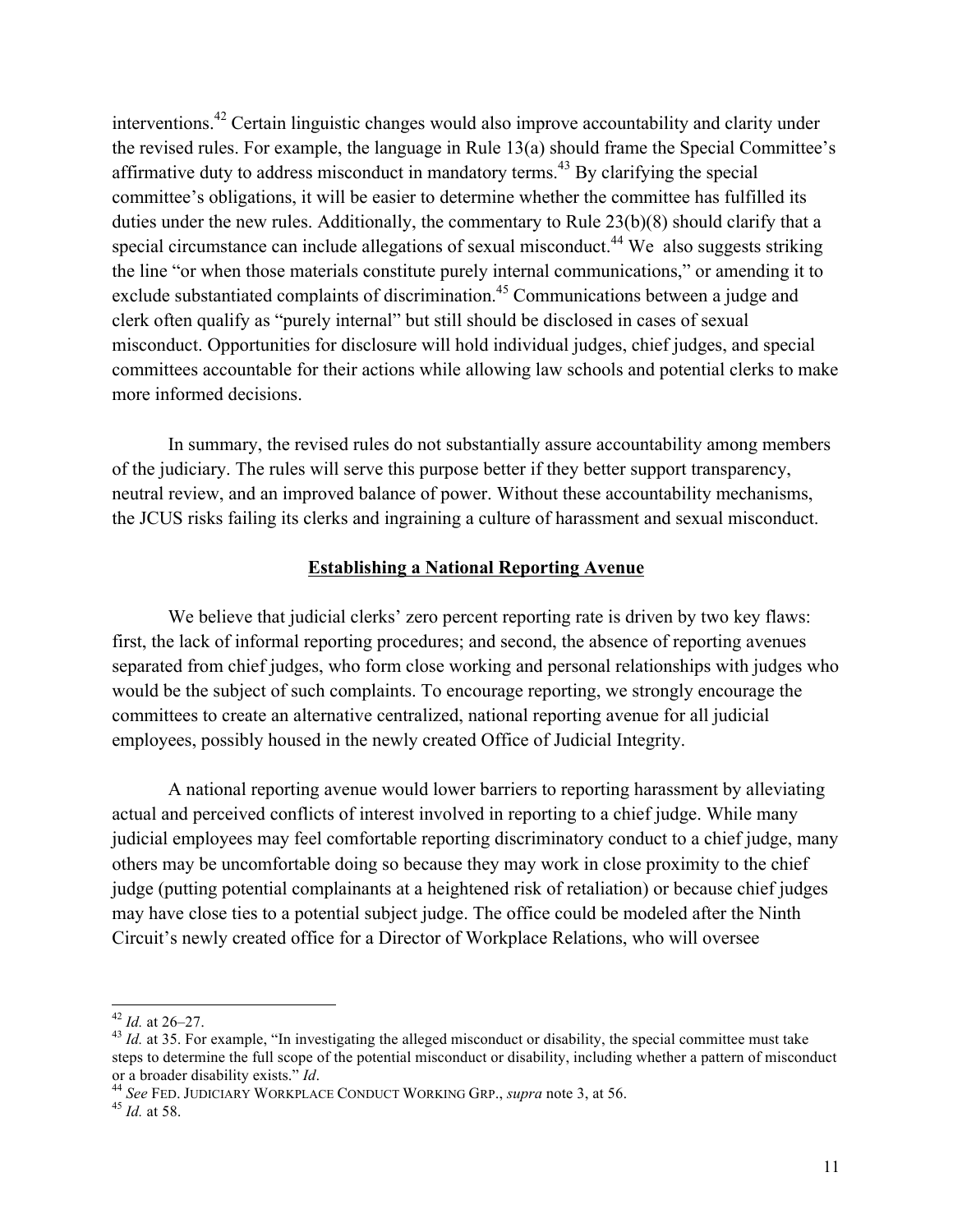workplace issues, facilitate anti-discrimination training, and receive complaints.<sup>46</sup> Similar offices in each circuit could work in concert with a national reporting office, sharing information between branches to ensure consistent responses to harassment. Moreover, judicial employees may be more comfortable seeking advice and assistance regarding informal resolutions, accommodations, or reporting channels from a national office with a degree of separation from the circuit in which they work and the judge who would potentially be the subject of a complaint.

A national reporting avenue could also foster consistent responses to reports of discrimination, alleviating concerns that responses to sexual harassment will improperly vary from circuit to circuit. A centralized office could also create a standardized system to receive informal reports from a wide range of stakeholders, including judicial employees who experience discrimination, witnesses, and law schools. Because of the immense risk of retaliation, law clerks, like all employees, are more likely to informally report harassment or seek accommodations than to file a formal complaint. An independent, national office can track and aggregate informal reports, allowing the office to identify potential patterns and practices of discrimination in a given circuit or chamber and, where appropriate, to either identify a complaint or to informally intervene. For these reasons, we strongly urge the judiciary to revise Rules 7 and 11 to create such a reporting channel.

#### **Conduct a Climate Survey:**

In order to effectively address patterns of harassment and violence within the judiciary, the Judicial Conference should launch a climate survey--asking current and former law clerks to anonymously provide information about their experiences with harassment while working for the federal judiciary.

Climate surveys are a widely recognized best practice for organizations seeking to address harassment and violence.<sup>47</sup> Climate surveys allow organizations to gather information about the extent and nature of harassment within a particular institution. Because harassment and violence do not look the same in every institution, climate surveys are essential to understanding the unique needs of an institution and to crafting a tailored response.

Effective climate surveys include questions assessing whether an employee has experienced or witnessed harassment; broadly, the form of such harassment; the role of the perpetrator vis a vis the victim; the employee's knowledge of reporting mechanisms, resources, and definitions of harassment; the cost and impact of harassment on victims; community attitudes towards harassment; and perceptions of the institution's ability to address harassment.

<sup>46</sup> *Id*. at 37. <sup>47</sup> EQUAL EMP'T OPPORTUNITY COMM'N, SELECT TASK FORCE, *supra* note 34 at 69.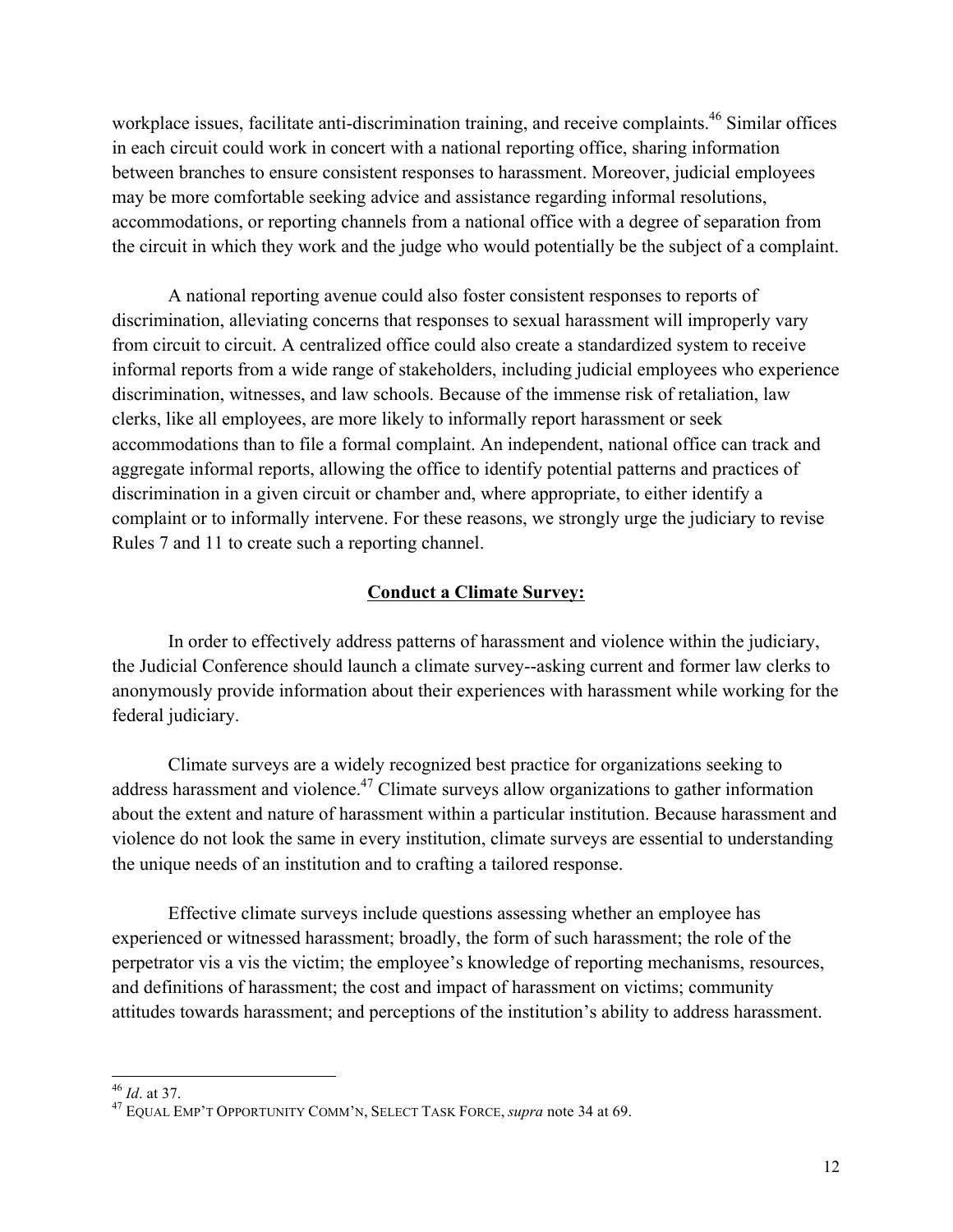Climate surveys ensure that information gathering is systematic, transparent, and comprehensive, rather than reliant solely on informal methods such as individual outreach or haphazard anecdotes. Systematizing information gathering helps to minimize the effect of biases among those investigating and increases public confidence in the process. Because climate surveys are anonymous and non-identifying, those surveyed can honestly respond without fear of retaliation, providing more candid and thorough information on the scope and nature of the problem.

This Working Group has already acknowledged that harassment and misconduct within the judiciary is "not limited to a few isolated instances."<sup>48</sup> Though some informal, nonsystematic information gathering has already been done, without a full and accurate picture of the prevalence and nature of sexual harassment, the judiciary will be unable to effectively combat it. The U.S. Equal Employment Opportunity Commission (EEOC) estimates that approximately 75 percent of workplace harassment incidents go unreported; $49$  this figure may well be even higher within the judiciary, because the power and prominence of judges, norms of confidentiality, and the judiciary's historically opaque reporting process.<sup>50</sup> Because formal reports do not provide a complete picture of harassment and discrimination, the EEOC recommends that employers use anonymous climate surveys as a tool measuring the prevalence of harassment and other discriminatory behaviors and gathering other key data on attitudes and perceptions.<sup>51</sup>

In implementing a climate survey, the judiciary would be in line with many large institutions, including others within the federal government. Climate surveys have been widely implemented by educational institutions, including many of the same universities providing the greatest number of federal judicial clerks such as Yale, Harvard, and peer institutions.<sup>52</sup> Within the military, an institution that has been plagued by sexual harassment, assault, and underreporting, climate surveys are administered routinely.<sup>53</sup> Many of the same problems of secrecy, power, and the importance of reputation that are pervasive within universities and the military are also prevalent in the federal judiciary. Climate surveys work to counteract these

<sup>&</sup>lt;sup>48</sup> See FED. JUDICIARY WORKPLACE CONDUCT WORKING GRP., *supra* note 3, at 56.<br><sup>49</sup> EQUAL EMP'T OPPORTUNITY COMM'N, SELECT TASK FORCE, *supra* note 34 at 9.<br><sup>50</sup> Debra Cassens Weiss, *Revision to federal law clerk handboo* JOURNAL, (Dec. 19, 2017, 11:56 AM),

http://www.abajournal.com/news/article/revision\_to\_federal\_law\_clerk\_handbook\_addresses\_sex\_harassment\_com plaints.<br>
<sup>51</sup> EQUAL EMP'T OPPORTUNITY COMM'N, SELECT TASK FORCE, *supra* note 34 at 43.

<sup>&</sup>lt;sup>52</sup> See OFFICE OF THE PROVOST, YALE REPORT ON THE AAU CAMPUS CLIMATE SURVEY (2015),

https://provost.yale.edu/title-ix/yale-report-aau-campus-climate-survey.<br><sup>53</sup> *See* Ass'N OF AM. UNIVS., AAU CLIMATE SURVEY ON ASSAULT AND SEXUAL MISCONDUCT (2015),

https://www.aau.edu/key-issues/aau-climate-survey-sexual-assault-and-sexual-misconduct-2015; *see, e.g.*, U.S. ARMY RESEARCH INST. FOR THE BEHAVIORAL AND SOC. SCIS., MILITARY COMMAND CLIMATE SURVEY,

http://www.belvoir.army.mil/climate\_survey/military\_survey.asp.